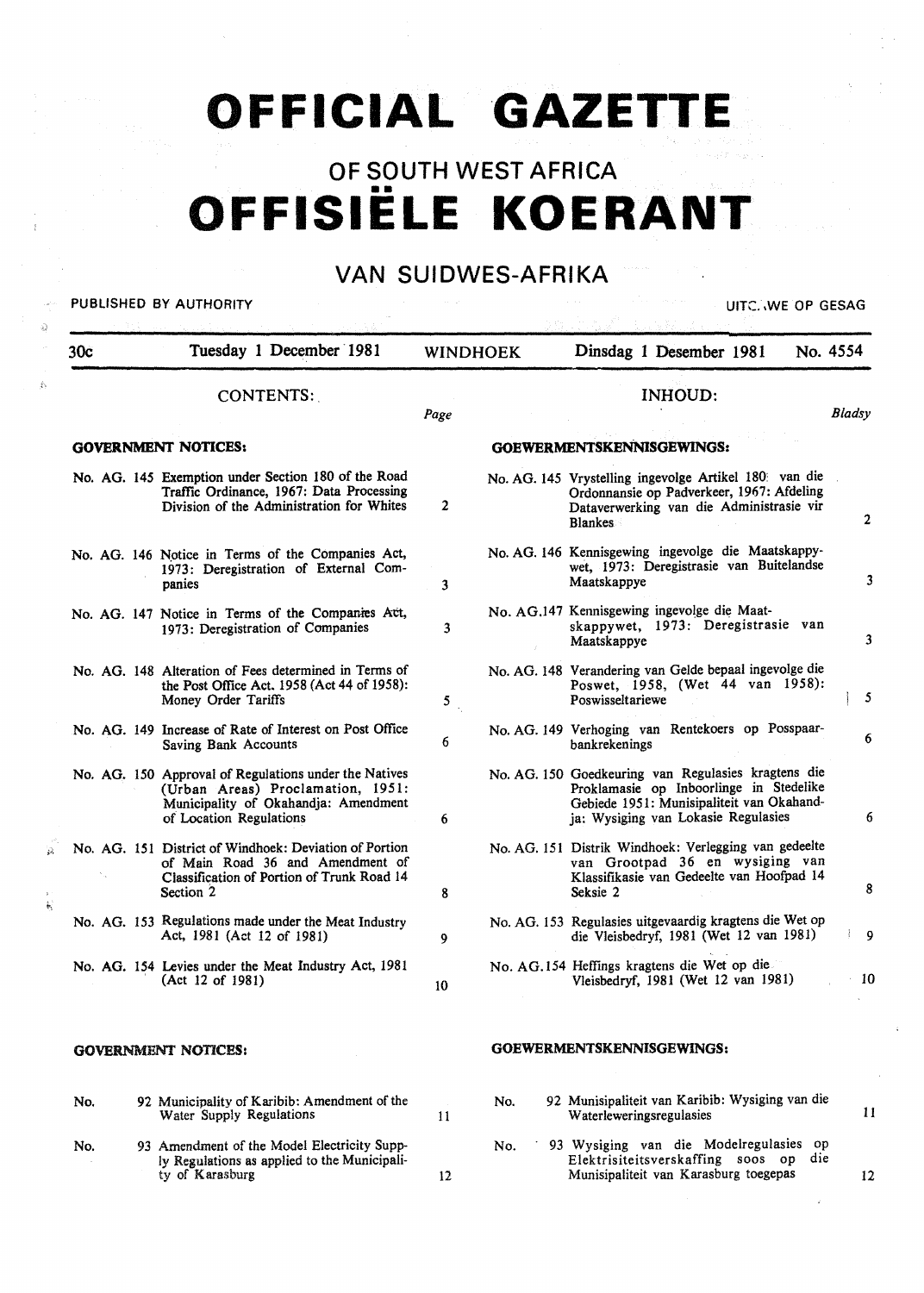12

13

No. 94 Village Management Board of Bethanie: Amendment of the Electricity Supply Regulations

No. 95 Municipality of Gobabis: Amendruent of the Water Supply Regulations

ADVERTISEMENTS.

No. No. 94 Dorpsbestuur van Bethanie: Wysiging van Regulasies op Elektristeitsverskaffmg *95* Munisipaliteit van Gobabis: Wysiging van die

**Waterleweringsregulasies** ADVERTENSIES:

**Government Notices** 

Office of the

#### ADMINISTRATOR-GENERAL FOR THE TERRITORY OF SOUTH WEST AFRICA

#### DEPARTMENT OF TRANSPORT

No. AG. 145 1981

#### EXEMPTION UNDER SECTION 180 OF THE ROAD TRAFFIC ORDINANCE, 1967: DATA<br>PROCESSING DIVISION OF THE PROCESSING DIVISION OF THE ADMINISTRATION FOR WHITES

Under section 180 of the Roads Ordinance, 1967 (Ordinance 30 of 1967), the Council of Ministers hereby exempts persons in the service of the Data Processing Division of the Administration for Whites from the provisions of section 106 of the said Ordinance in respect of Biilow Street, Windhoek and that portion of Kaiser Street, Windhoek between the intersection of Kaiser Street and Biilow Street and the intersection of Kaiser Street and Post Street on condition that -

- (a) only the vehicle with registration number A90G shall be used for the purposes of the said exemption; and
- (b) a disc bearing the number 0/400 and issued by the Secretary for Transport shall be displayed on the windscreen of such vehicle.
- By order of the Council of Ministers

## D. F. MUDGE

Windhoek, 6 November 1981

Kantoor van die

Goewermentskennisgewings

ADMINISTRATEUR-GENERAAL VIR DIE GEBIED SUIDWES-AFRIKA

#### DEPARTEMENT VAN VERVOER

No. AG. 145 1981

#### VRYSTELLING INGEVOLGE ARTIKEL 180 VAN DIE ORDONNANSIE OP PADVERKEER 1967: AFDELING DATA VER WERKING VAN DIE ADMINISTRASIE VIR BLANKES

Kragtens artikel 180 van die Ordonnansie op Padverkeer 1967 (Ordonnansie 30 van 1967) stel die Ministersraad hierby persone in diens van die Afdeling Dataverwerking van die Administrasie vir Blankes vry van die bepalings van artikel 106 van genoemde Ordonnansie ten opsigte van Biilowstraat, Windhoek en daardie gedeelte van Kaiserstraat, Windhoek, tussen die kruising van Kaiserstraat en Biilowstraat en die kruising van Kaiserstraat en Poststraat op voorwaarde  $dat$  -

- (a) slegs die voertuig met registrasienommer A90G vir die doeleindes van bedoelde vrystelling gebruik word; en
- (b) 'n skyf met die nommer 0/400 en uitgereik deur die Sekretaris van Vervoer op die voorruit van genoemde voertuig vertoon word.

Op las van die Ministersraad

D. F. MUDGE

Voorsitter Windhoek, 6 November 1981

12

13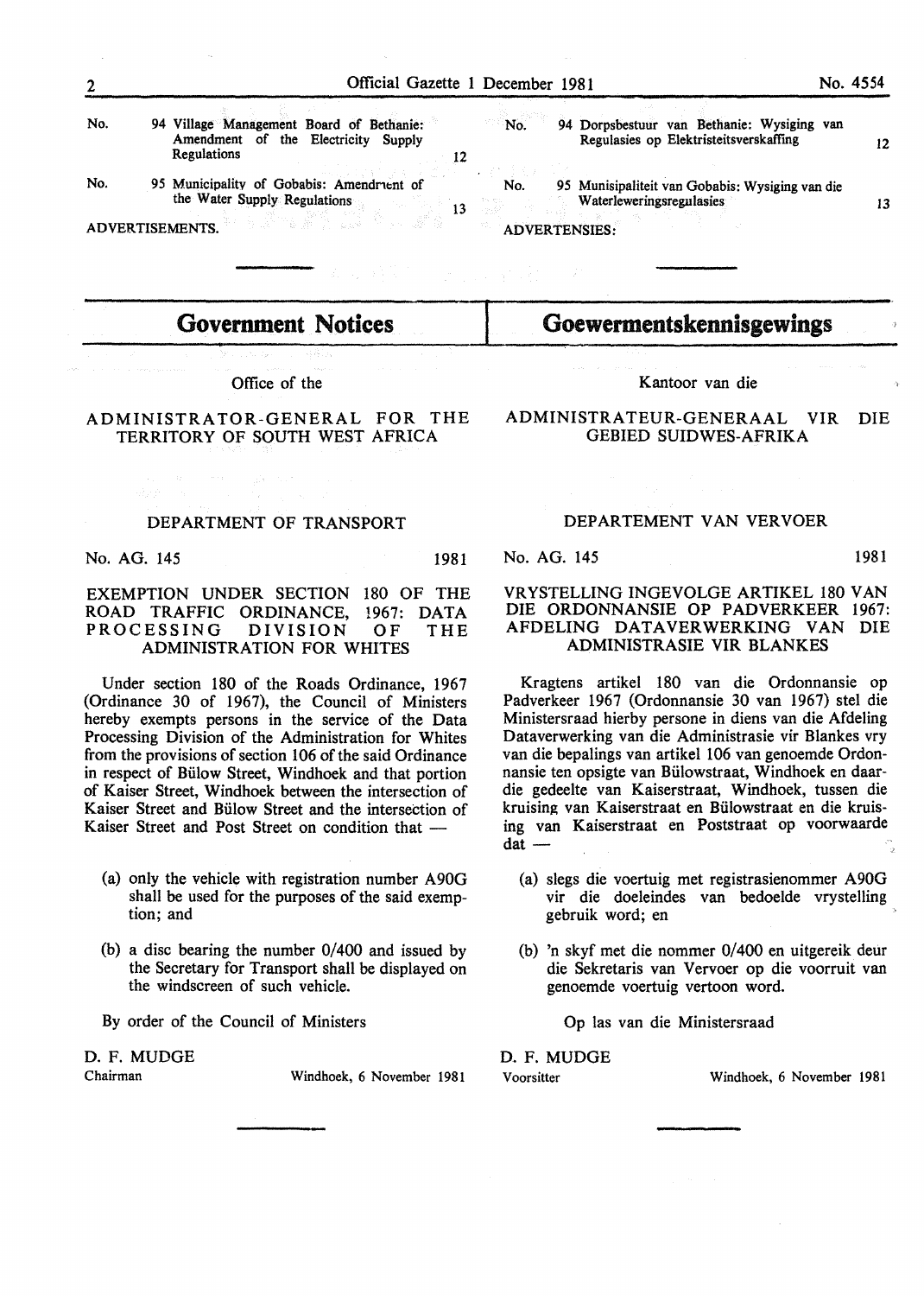### DEPARTMENT OF ECONOMIC AFFAIRS

No. AG. 146 **1981** 

#### NOTICE IN TERMS OF THE COMPANIES ACT, 1973: DEREGISTRATION OF EXTERNAL COMPANIES

In terms of section 332(4) of the Companies Act, 1973 (Act 61 of 1973), I hereby give notice that a notice has been received from each of the external companies mentioned in the Schedule to the effect that they have ceased to have places of business in the territory of South West Africa, and that I have deregistered such companies.

D. J. STRAUSS<br>Registrar of Companies Windhoek, 16 November 1981

#### SCHEDULE/BYLAE

 $\mathcal{L}^{\mathcal{I}}\left(\mathcal{I},\mathcal{E}\right)\overset{\mathcal{I}}{\rightarrow}\mathcal{L}^{\mathcal{I}}$ 

あまいた 容談 あいい 臭(おい) すいこう

NAMES AND ADDRESSES OF EXTERNAL COMPANIES DEREGISTERED/NAME EN ADRESSE VAN BUITELANDSE MAATSKAPPYE GEDEREGISTREER

- 1. Planmatige Eiendomontwikkelings (Kaap) (Edms) Bpk., P.O. Box 317, Windhoek 9000
- 2. Steeldale Reinforcing & Engineering Industries Ltd., P.O. Box 1223, Windhoek 9000
- 3. Senator Versekeringsmaatskappy Beperk, P.O. Box 2117, Windhoek 9000 a sana Alawa sanak
- 4. Senior Motors Beperk, P.O. Box 2117, Windhoek 9000
- 5. Agricura Beperk, P.O. Box 1317, Windhoek 9000
- 6. Lucas Properties (Pty) Ltd., · 夏 - 2743) P.O. Box 5015, Windhoek 9000
- 7. Indo-Atlantic Airfreight (Pty) Ltd., P.O. Box 98, Windhoek 9000

#### DEPARTMENT OF ECONOMIC AFFAIRS

No. AG. 147 **1981**<br>1981 - Contractor Sixon, activity and the same of the same of the same of the same of the same of the same of t

NOTICE IN TERMS OF THE COMPANIES ACT, 1973: DEREGISTRA TION OF COMPANIES

In terms of section 73(5) of the Companies Act, 1973 (Act 61 of 1973), I hereby give notice that a written

#### DEPARTEMENT VAN EKONOMIESE SAKE

No. AG. 146 **1981** 

#### KENNISGEWING INGEVOLGE DIE MAATSKAPPYWET, 1973: DEREGISTRASIE VAN BUITELANDSE MAATSKAPPYE

Ingevolge artikel 332(4) van die Maatskappywet, 1973 (Wet 61 van 1973), gee ek hierby kennis dat 'n kennisgewing van elk van die buitelandse maatskappye in die Bylae vermeld, ontvang is met die strekking dat hulle nie Ianger plekke van besigheid in die gebied Suidwes-Afrika het nie, en dat ek bedoelde maatskappye gederegistreer het.

(明白) D. J. STRAUSS Registrateur van Maatskappye Windhoek, 16 November 1981

#### BYLAE/SCHEDULE

「10%(以)は12 ×29% 20%は、129% \*

NAME EN ADRESSE VAN BUITELANDSE MAATSKAPPYE GEDEREGISTREER/NAMES AND ADDRESSES OF EXTERNAL COMPANIES DEREGISTERED

- 1. Planmatige Eiendomontwikkelings (Kaap) (Edms) Bpk., Posbus 317, Windhoek 9000
- 2. Steeldale Reinforcing & Engineering Industries Ltd., Posbus 1223, Windhoek 9000
- 3. Senator Versekeringsmaatskappy Beperk, Posbus 2117, Windhoek 9000 and the state
- 4. Senior Motors Beperk, Posbus 2117, Windhoek 9000 and the state of
- 5. Agricura Beperk, Posbus 1317, Windhoek 9000
- 6. Lucas Properties (Pty) Ltd., Posbus 5015, Windhoek 9000
- 7. Indo-Atlantic Airfreight (Pty) Ltd., Posbus 98, Windhoek 9000

#### DEPARTEMENT VAN EKONOMIESE SAKE

No. AG. 147 1981

#### KENNISGEWING INGEVOLGE DIE MAATSKAPPYWET, 1973: DEREGISTRASIE VAN MAATSKAPPYE

Ingevolge artikel 73(5) van die Maatskappywet, 1973 (Wet 61 van 1973), gee ek hierby kennis dat 'n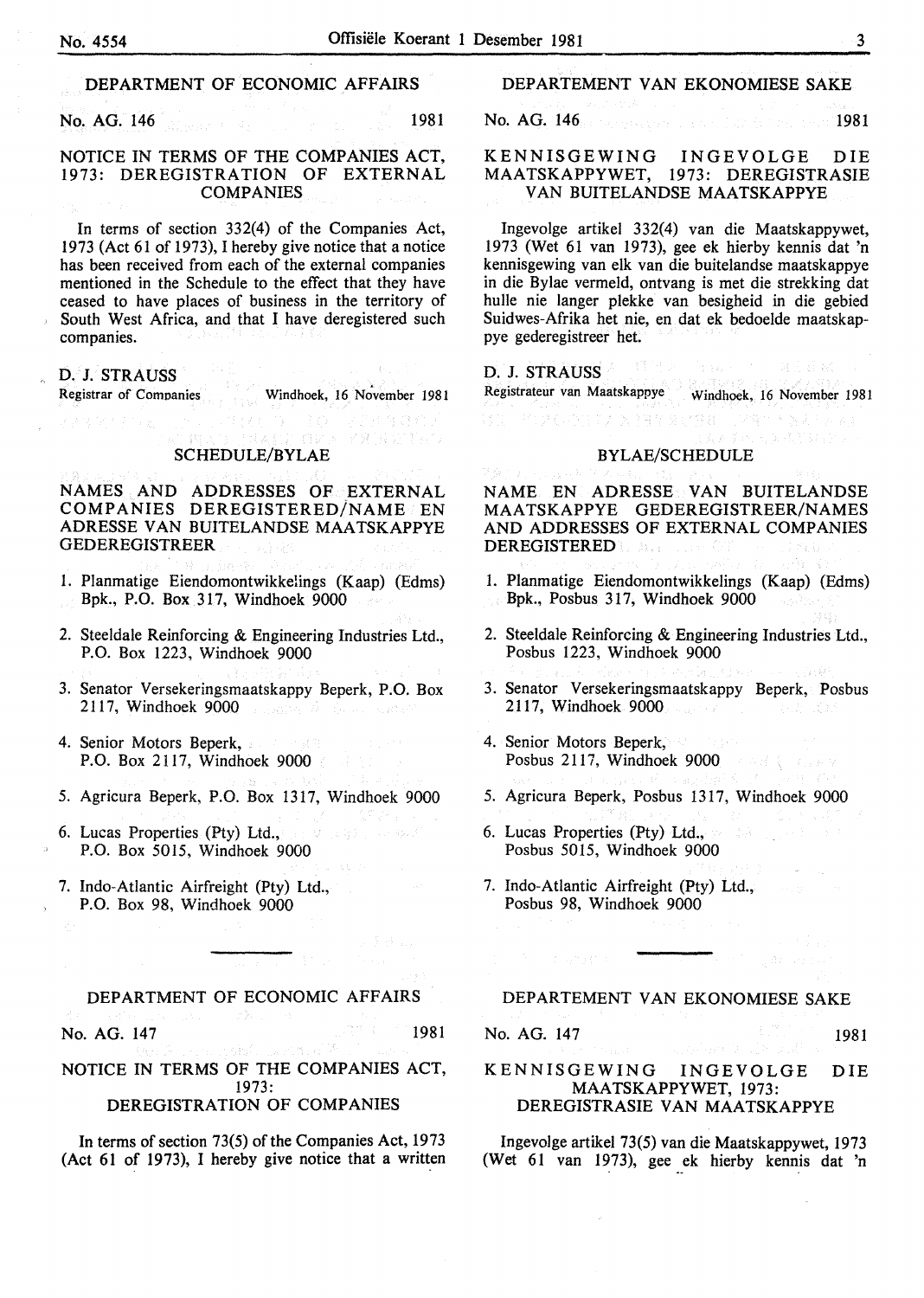statement has been received from each of the companies mentioned in the Schedule to the effect that they have ceased to carry on business and have no assets or liabilities, and that I have deregistered such companies.

D. J. STRAUSS<br>Registrar of Companies

Windhoek, 16 November 1981

SCHEDULE/BYLAE

NUMBER, NAME AND ADDRESS OF COMPANY, BUSINESS CATEGORY AND SHARE CAPITAL/NOMMER, NAAM EN ADRES VAN MAATSKAPPY, BEDRYFSKATEGORIE EN AANDELEKAPITAAL

and the second section is more addying the call out.

- 1. 79/018 OCTHA DIAMANTMAKELAARS (WINDHOEK) (EDMS) BPK., P.O. Box 21176, Windhoek, Commerce, R4 000
- 2. 78/03815 ETOSHA AIR (PTY) LTD., P.O. Box 30, Windhoek, Commerce, R1 000
- 3. 73/08988 L'LANOS MODEHUIS (EDMS) BPK., P.O. Box 497, Okahandja, Commerce, R4 000
- 4. 159/69 BRÜCKENSTRASSE FLATS (PTY) LTD., P.O. Box 1460, Windhoek, Investments, R200
- 5.  $71/03713$  ERF TWO TWO THREE SEVEN WALVIS BAY (PTY) LTD., P.O. Box 47, Windhoek, Investments, R2 000
- 6.  $70/15972$  M.D.H. PROPERTIES (PTY) LTD., P.O. Box 2184, Windhoek, Investments, R4 000
- $7.506$  SHOES (PTY) LTD., P.O. Box 20, Windhoek, Commerce, R3 000
- 8. 1900 NICTUS FINANSIËLE INSTELLINGS BEPERK., Private Bag 13231, Windhoek, Investments, R3 750 000
- 9. 73/08658 ESKADRON DEVELOPMENTS (PTY) LTD.,
	- P.O. Box 82, Windhoek, Investments, RlOO

skriftelike verklaring van elk van die maatskappye in die Bylae vermeld, ontvang is met die strekking dat bulle opgehou het om besigheid te dryf en geen bate of taste besit nie, en dat ek bedoelde maatskappye . gederegistreer het.

D. J. STRAUSS<br>Registrateur van Maatskappye

Windhoek, 16 November 1981

Ware the second of

#### BYLAE/SCHEDULE

NOMMER, NAAM EN ADRES VAN MAATSKAPPY, BEDRYFSKATEGORIE EN AANDELE-KAPITAAL/NUMBER, NAME AND ADDRESS OF COMPANY, BUSINESS CATEGORY AND SHARE CAPITAL

- 1. 79/018 OCTHA DIAMANTMAKELAARS (WINDHOEK) (EDMS) BPK., Posbus 21176, Windhoek, Handel, R4 000
- 2. 78/03815 ETOSHA AIR (PTY) LTD., Posbus 30, Windhoek, Handel, R1 000
- $3.73/08988$  L'LANOS MODEHUIS (EDMS) BPK., Posbus 497, Okahandja, Handel, R4 000
- 4. 159/69 BRÜCKENSTRASSE FLATS (PTY) LTD., Posbus 1460, Windhoek, Beleggings, R200
- 5. 71/03713 ERF TWO TWO THREE SEVEN WALVIS BAY (PTY) LTD., Posbus 47, Windhoek, Beleggings, R2 000
- 6.  $70/15972$  M.D.H. PROPERTIES (PTY) LTD., Posbus 2184, Windhoek, Beleggings, R4 000
- 7.  $506$  SHOES (PTY) LTD., Posbus 20, Windhoek, Handel, R3 000
- 8. 1900 NICTUS FINANSIËLE INSTELLINGS BEPERK., Privaatsak 13231, Windhoek, Beleggings, R3 750 000
- 9. 73/08658 ESKADRON DEVELOPMENTS (PTY) LTD., Posbus 82, Windhoek, Beleggings, R100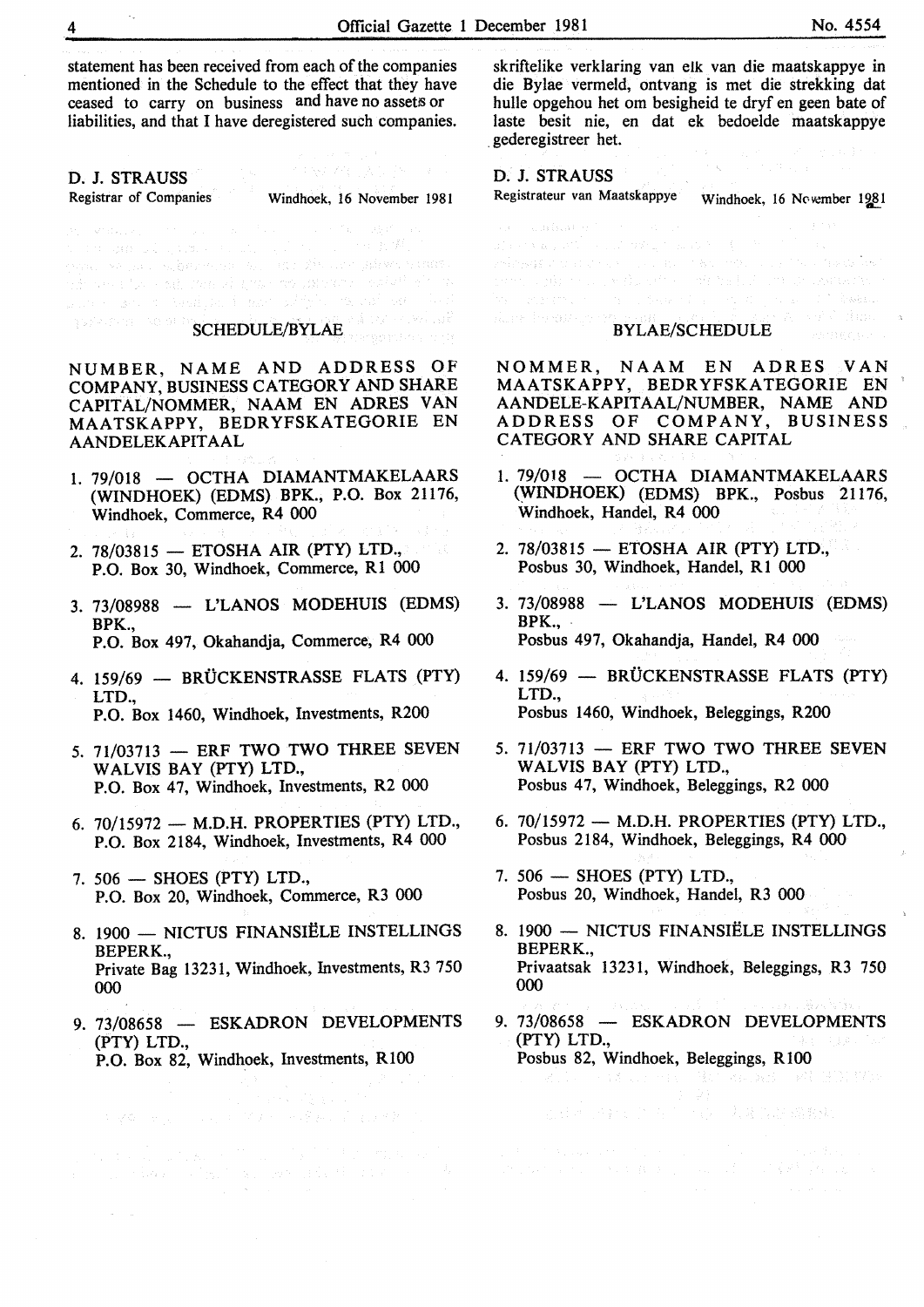$\lambda$  .  $\lambda$  .

#### DEPARTMENT OF POSTS AND TELECOMMUNICATIONS

No. AG. 148 1981

#### ALTERATION OF FEES DETERMINED IN TERMS OF THE POST OFFICE ACT. 1958 (ACT 44 OF 1958) ; MONEY ORDER TARIFFS

Under the powers vested in me by section  $2B(1)(c)$  of the Post Office Act, 1958 (Act 44 of 1958), I hereby alter the fees determined by Government Notice R.609 of 29 April 1960 as set out in the Schedule.

P. W. A. SENEKAL

Postmaster-General Windhoek, 6 November 1981

the Captured State

#### SCHEDULE

CONSTRACTION IN WORKER AND F

*Amendment of Schedule to Government Notice R.609 of 29 April 1960, as substituted by Government Notice R.2123 of 12 November 1976 and amended by Government Notices 215 of 16 March 1979 and 824 of 19 October 1979* 

The Schedule to Government Notice R.609 of 1960 is hereby amended —

(a) by the substitution for paragraph (c) of item 1 of the following paragraph:

"(c) For the issue of an A commission of R2,00 order for payment in any other country, except Great Britain (including Guernsey, Jersey and Northern (1988) **Ireland**) on all amounts up to R50,00"; and

(b) by the addition of the following paragraph to the said item 1:

"(d) For the issue of an A commission of R2,50 order for payment in on all amounts up to the United Kingdom  $R50,00$ ". (including Guernsey,<br>Jersey and Northern Treland)  $\label{eq:1} \frac{1}{\sqrt{2}}\sum_{i=1}^n\frac{1}{\sqrt{2}}\sum_{j=1}^n\left(\frac{1}{\sqrt{2}}\right)^2\sum_{j=1}^n\frac{1}{\sqrt{2}}\log\left(\frac{1}{\sqrt{2}}\right)\frac{1}{\sqrt{2}}\,.$ Jersey and Northern 'Ireland)

.<br>Website and and the account of the second state of the second state of the second state of the second state of

 $\mathcal{R}(\mathbb{Z}^n_{\mathbb{Z}^n},\mathfrak{d})=\mathcal{Q}(\mathbb{Z}_{\mathbb{Z}^n},\mathbb{Z}_{\mathbb{Z}^n})=\mathbb{Z}^n_{\mathbb{Z}^n}\subset\mathbb{Z}^n_{\mathbb{Z}^n}\subset\mathbb{Z}^n_{\mathbb{Z}^n}\subset\mathbb{Z}^n_{\mathbb{Z}^n}\subset\mathbb{Z}^n_{\mathbb{Z}^n}\subset\mathbb{Z}^n_{\mathbb{Z}^n}$ 

man (\* 1918)<br>1943 - Johann Barnett, fransk skriver (\* 1908)<br>20. september - Johann Barnett, fransk skriver (\* 1908)<br>1943 - Johann Barnett, fransk skriver (\* 1908)

il.<br>Tipologia konde e il 1996 (2000) desemble e il 1999 (1997).

#### DEPARTEMENT VAN POS EN TELEKOMMUNIKASIEWESE

No. AG. 148 1981

#### VERANDERING VAN GELDE BEPAAL INGEVOLGE DIE POSWET, 1958 (WET 44 VAN 1958) : POSWISSELTARIEWE

Kragtens die bevoegdheid my verleen by artikel 2B(1)(c) van die Poswet, 1958 (Wet 44 van 1958), verander ek hierby die gelde wat by Goewermentskennisgewing R.609 van 29 April 1960 bepaal is, soos in die Bylae uiteengesit.

## P. W. A. SENEKAL

a company of the State of the State of the State of the State of the State of the State of the State of the State of the State of the State of the State of the State of the State of the State of the State of the State of t

Posmeester-generaal Windhoek, 6 November. 1981

#### BYLAE

*Wysiging van Bylae by Goewermentskennisgewing R.609 van 29 April 1960, soos vervang by Goewermentskennisgewing R.2123 van 12 November 1976, en gewysig by Goewermentskennisgewings 215 van 16 Maart 1979 en 824 van 19 Oktober 1979* 

Die Bylae by Goewermentskennisgewing R.609 van  $1960$  word hierby gewysig  $-$ 

- (a) deur paragraaf (c) van item 1 deur die volgende paragraaf te vervang:
- "(c) Vir die uitreiking van 'n wissel vir betaling in enige ander land, uitgesonderd die Verenigde Koninkryk (met inbegrip van Guernsey, Jersey en Noord-Ierland) 'n Kommissie teen R2,00 vir aile bedrae tot R50,00''; en
	- (b) deur die volgende paragraaf by genoemde item 1 te voeg:

"(d) Vir die uitreiking van 'n wissel vir uitbetaling in die Verenigde Koninkryk (met inbegrip van Guernsey, Jersey en Noord-Ierland)

Appear to be predicted enters and

 $\label{eq:3.1} \gamma_{1}=\gamma_{1}+\alpha_{1}+\gamma_{2}=\gamma_{1}+\gamma_{2}+\gamma_{3}+\gamma_{4}+\gamma_{5}+\gamma_{6}+\gamma_{7}+\gamma_{8}+\gamma_{9}+\gamma_{10}+\gamma_{11}+\gamma_{12}+\gamma_{13}+\gamma_{14}+\gamma_{15}+\gamma_{16}+\gamma_{17}+\gamma_{18}+\gamma_{19}+\gamma_{10}+\gamma_{11}+\gamma_{12}+\gamma_{13}+\gamma_{14}+\gamma_{15}+\gamma_{16}+\gamma_{17}+\gamma_{18}+\gamma_{19}+\gamma_{19}+\gamma_{10}+\gamma_{10}+\gamma_{11}+\gamma$ 

de transformada en la componentación de la proporción de la componentación de la proporción de la componentación de la componentación de la componentación de la componentación de la componentación de la componentación de l

'n Kommissie teen R2,50 vir aile bedrae tot R50,00".

ころ狂妄 さほしょうしん

لعفي ومانيات المنا أساما النعيس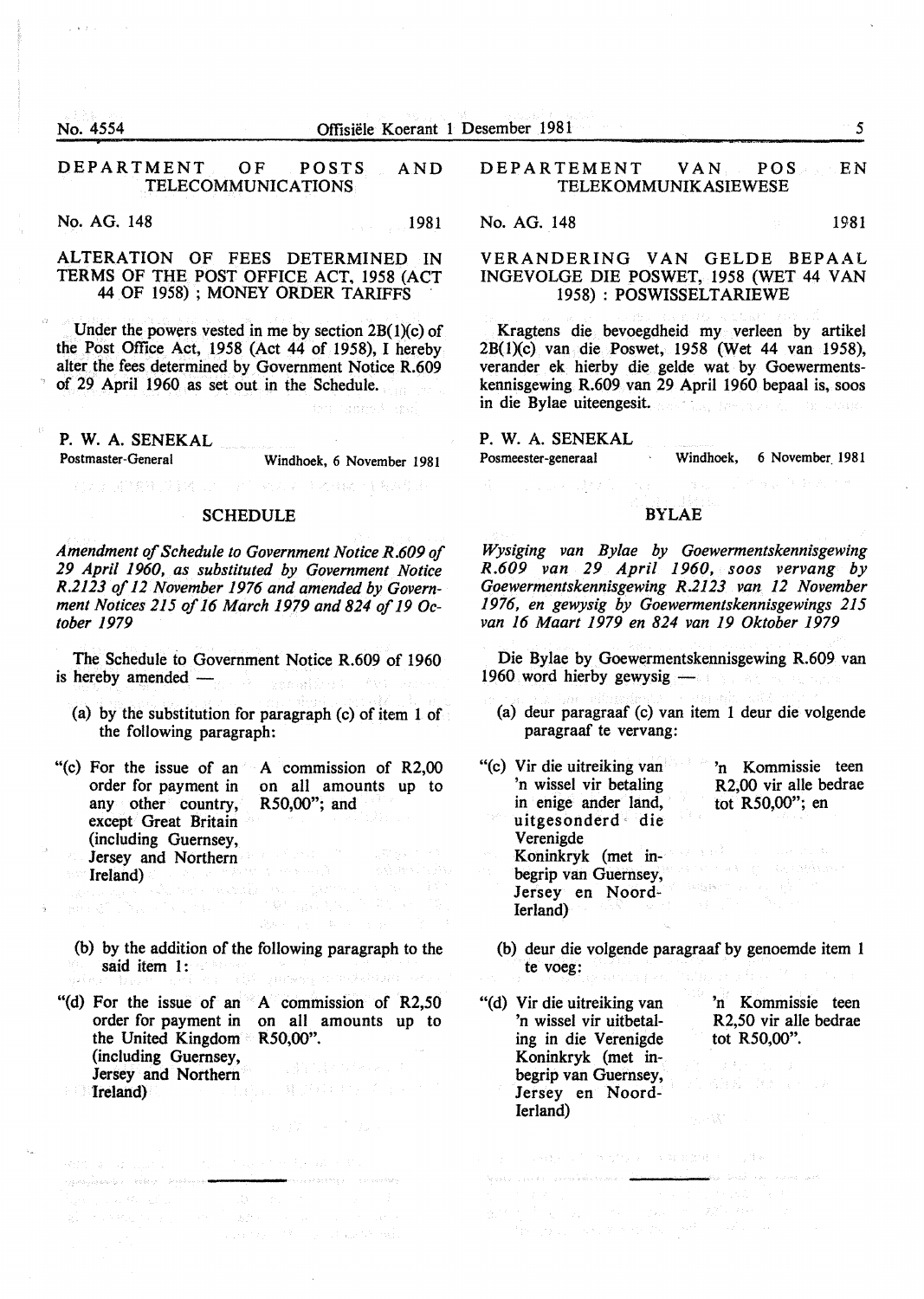#### DEPARTMENT OF POSTS AND TELECOMMUNICATIONS

No. AG. 149 1981

### INCREASE OF RATE OF INTEREST ON POST OFFICE SAVINGS BANK ACCOUNTS

It is hereby made known for general information that the Council of Ministers has under section 56(2) of the Post Office Act, 1958 (Act 44 of 1958), with effect from I September 198I fixed the rate at which interest shall be paid on deposits in Post Office Savings Bank accounts at 5,5 percent per annum.

#### DEPARTMENT OF THE COUNCIL OF MINISTERS

 $\label{eq:2.1} \frac{1}{\sqrt{2\pi}\int_{0}^{\infty}\int_{0}^{\infty}\int_{0}^{\infty}\int_{0}^{\infty}\int_{0}^{\infty}\int_{0}^{\infty}\int_{0}^{\infty}\int_{0}^{\infty}\int_{0}^{\infty}\int_{0}^{\infty}\int_{0}^{\infty}\int_{0}^{\infty}\int_{0}^{\infty}\int_{0}^{\infty}\int_{0}^{\infty}\int_{0}^{\infty}\int_{0}^{\infty}\int_{0}^{\infty}\int_{0}^{\infty}\int_{0}^{\infty}\int_{0}^{\infty}\int_{0}^{\infty}\int$ 

No. AG. 150 1981

essi on imag

#### APPROVAL OF REGULATIONS UNDER THE NATIVES (URBAN AREAS) PROCLAMATION, 1951

The Administrator-General has under section 32(4) of the Natives (Urban Areas) Proclamation, 1951 (Proclamation 56 of 1951), approved the regulations made by the Municipality of Okahandja and set out in the Schedule.

## SCHEDULE Experience of the Co

THURSDAY OF BIOLECK

#### MUNICIPALITY OF OKAHANDJA AMENDMENT OF LOCATION REGULATIONS

*Substitution of Annexure V to the regulations promulgated by Government Notice 201 of 1967 as amended by Government Notices 192 of 1975, 343 of 1976, 303 of 1977, AG. 70 of 1978 and AG. 114 of 1980* 

The following Annexure is hereby substituted for Annexure V to the regulations promulgated by Government Notice 201 of 1967:

### "ANNEXURE V

#### MUNICIPALITY OF OKAHANDJA TARIFF OF RENTS, FEES AND CHARGES

1. (1) Tariff  $1 - Water$ :

**SASYEN** 

Every owner or tenant of a site or buiiding shall, subject to the provisions of regulation 108, pay the undermentioned charges monthly before or on the 15th day of each month following the month in which the services were rendered:

#### DEPARTEMENT VAN POS- EN TELEKOMMUNIKASIEWESE

No. AG. 149 1981

#### VERHOGING VAN RENTEKOERS OP POS-SPAARBANKREKENINGS

Hierby word vir algemene inligting bekend gemaak dat die Ministersraad kragtens artikel 56(2) van die Poswet, 1958 (Wet 44 van 1958), die koers waarteen rente op deposito's in Posspaarbankrekenings betaal word met ingang van 1 September 1981 op 5,5 persent per jaar bepaal het.

#### DEPARTEMENT VAN DIE MINISTERSRAAD

### No. AG. 150 1981

SON PLANT

#### GOEDKEURING VAN REGULASIES KRAGTENS DIE PROKLAMASIE OP INBOORLINGE IN STEDELIKE GEBIEDE I951.

Die Administrateur-generaal het kragtens artikel 32(4) van die Proklamasie op Inboorlinge in Stedelike Gebiede I95I (Proklamasie 56 van 1951) die regulasies deur die Munisipaliteit van Okahandja gemaak en in die Bylae vervat, goedgekeur.

## $\mathbb{R}^{\mathbb{N}_0}$  , we can be a second  $\textbf{BYLAE}$

#### MUNISIPALITETT VAN OKAHANDJA WYSIGING VAN LOKASIEREGULASIES

*Vervanging van Aanhangsel V by die regulasies afgekondig by Goewermentskennisgewing 201 van 1967, soos gewysig deur Goewermentskennisgewings 192 van 1975,343 van 1976,303 van 1977, AG. 70 van 1978 en A G. 114 van 1980* 

Aanhangsel V by die regulasies afgekondig by Goewermentskennisgewing 20I van 1967 word hierby deur die volgende Aanhangsel vervang:

"Aanhangsel V

#### MUNISIPALITEIT VAN OKAHANDJA TARIEF VAN HUUR, GELDE EN VORDERINGS

1. (1) Tarief  $1 - W_{\text{ater}}$ :

Elke eienaar of huurder van 'n perseel of gebou betaal, behoudens die bepalings van regulasie l 08, voor of op die 15de dag van elke maand wat volg op die maand waarin die dienste gelewer is, die onderstaande vorderings:

 $\rightarrow$  18.5 . An and  $\sim$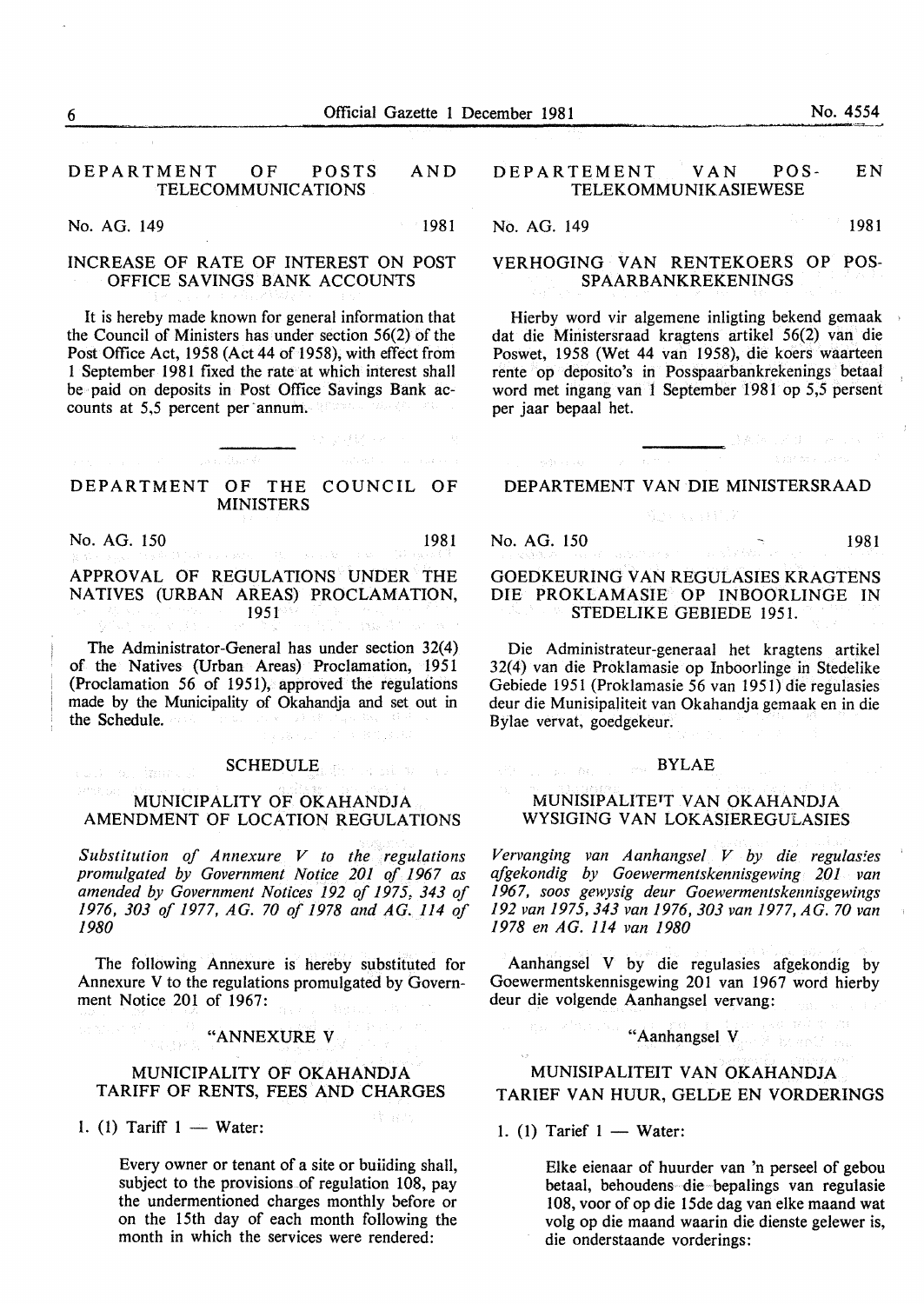- (a) Where no water-meters are installed, per connection a monthly charge of.......R4,00
- (b) (i) Where water-metres are installed, per connection a monthly charge of R4,00
	- (ii) In addition, for every cubic metre or part thereof consumed in excess of 10 cubic metres .................... R0,26
- (2) Tariff  $2$  Rendering of Other Services:

Every owner or tenant of a site or building shall, subject to the provisions of regulation 108, pay the following fees for the undermentioned services rendered monthly on or before the 15th day of the month following the month in which the services were rendered:

- (a) The weekly removal of the contents of a refuse bin with a capacity not exceeding 0,085 cubic metres, per month or part thereof  $\ldots \ldots \ldots \ldots \ldots \ldots$ . RO, 50
- (b) Per flush toilet, per month or part thereof .......................................... R 1,00
- 2. Rental for Residential Sites, per site:

Only sites, without a municipal dwelling thereon, per month or part thereof.................................R4,20

- 3. Rental for business premises:
	- (a) Per site, on which the trader has erected or acquired buildings or on which no buildings have been erected, per month or part thereof. R5,00
	- (b) Per site, on which the council has erected or acquired buildings, per month or part thereof ............................. R65,00
- 4. Rental for Dwellings:
	- (a) Six-roomed dwelling, per month or part thereof .................................................... Rl2,00
	- (b) Five-roomed dwelling, per month or part thereof ................................................ R8,50
	- (c) Four-roomed dwelling, per month or part thereof ................................................ R 7,20
	- (d) Three-roomed dwelling, per month or part thereof ................................................ R6,00
	- (e) Two-roomed dwelling, per month or part thereof ................................................ R3,50
- (a) Waar geen watermeters geinstalleer is nie, per aansluiting 'n maandelikse vordering van ............................................... R4,00
- (b) (i) W aar watermeters geinstalleer is per aansluiting 'n maandelikse vordering van ......................................... R4,00
	- (ii) Daarbenewens vir elke kubieke meter of gedeelte daarvan verbruik wat meer is as 10 kubieke meter ...................... R0,26
- (2) Tarief  $2$  Lewering van Ander dienste:

Elke eienaar of huurder van 'n perseel of gebou betaal, behoudens die bepalings van regulasie 108, vir ondergenoemde dienste gelewer voor of op die 15de dag van elke maand wat volg op die maand waarin die dienste gelewer is, die onderstaande gelde:

- (a) Die weeklikse verwydering van die inhoud van 'n vullisbak met 'n inhoudsmaat van hoogstens 0,085 kubieke meter, per maand of gedeelte daarvan ........................ R0,50
- (b) Per spoellatrine per maand of gedeelte daarvan ............................................... Rl,OO
- 2. Huur van Woonpersele, per perseel:

Slegs persele sonder 'n munisipale woning daarop, per maand of gedeelte daarvan ......................R4,20

- 3. Huur van Handelspersele:
	- (a) Per perseel, waarop geboue deur die handelaar opgerig of verkry is, of waarop geen geboue opgerig is nie, per maand of gedeelte daarvan .................................................... R5,00
	- (b) Per perseel, waarop geboue deur die Raad opgerig of verkry is, per maand of gedeelte daarvan .................................................. R65,00
- 4. Huur van Wonings:
	- (a) Seskamerwoning, per maand of gedeelte daarvan .................................................. Rl2,00
	- (b) Vyfkamerwoning, per maand of gedeelte daarvan .................................................... R8,50
	- (c) Vierkamerwoning, per maand of gedeelte daarvan .................................................... R7,20
	- (d) Driekamerwoning, per maand of gedeelte daarvan .................................................... R6,00
	- (e) Tweekamerwoning, per maand of gedeelte daarvan .................................................... R3,50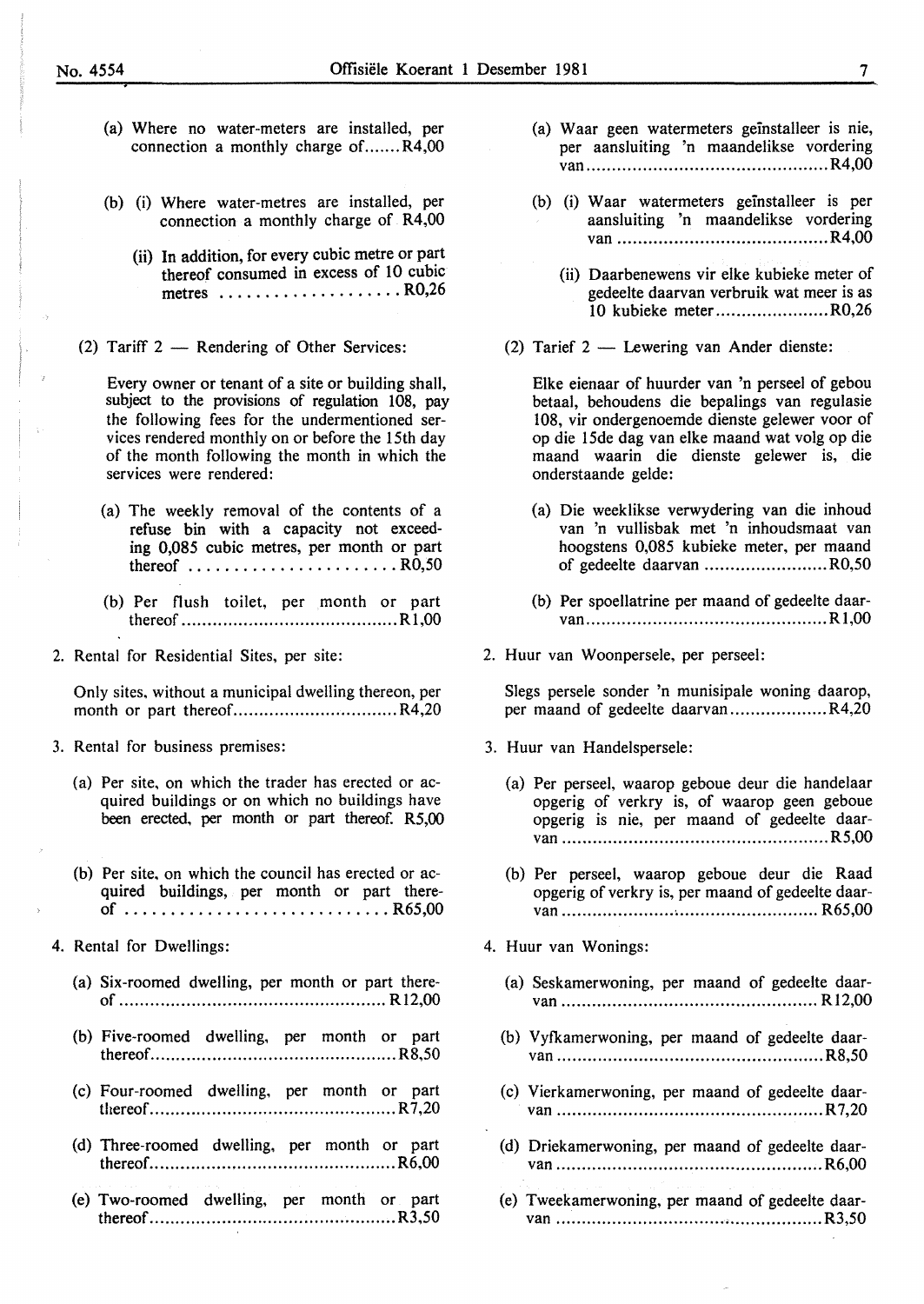| 5. Accommodation in single quarters, per person per                                                                                                                                                                           | 5. Huisvesting in Enkelkwartiere, per persoon per dag                                                                                           |
|-------------------------------------------------------------------------------------------------------------------------------------------------------------------------------------------------------------------------------|-------------------------------------------------------------------------------------------------------------------------------------------------|
| 6. Visitor's permits:                                                                                                                                                                                                         | 6. Besoekerspermitte:                                                                                                                           |
| (a) Payable by the holder of a visitor's permit of<br>which the currency is longer than 3 days but not                                                                                                                        | (a) Betaalbaar deur die houer van 'n besoekersper-<br>mit waarvan die geldigheidsduur langer as 3 dae<br>maar nie langer as 1 maand is nieR1,00 |
| (b) Payable by a person required to hold such per-                                                                                                                                                                            | (b) Betaalbaar deur 'n persoon wat sodanige permit                                                                                              |
| 7. Lodger's permits:<br>$\mathcal{O}(10^{-3})$ , and $\mathcal{O}(10^{-3})$                                                                                                                                                   | 7. Loseerderspermitte:                                                                                                                          |
| Payable in terms of regulation 31 of Chapter II:                                                                                                                                                                              | Betaalbaar ingevolge regulasie 31 van Hoofstuk II:                                                                                              |
|                                                                                                                                                                                                                               |                                                                                                                                                 |
| 8. Interment charges: a contract of the state of the state of the state of the state of the state of the state of the state of the state of the state of the state of the state of the state of the state of the state of the | 8. Begrafnisgelde:                                                                                                                              |
| (a) For the digging of a grave of a size prescribed in                                                                                                                                                                        | (a) Vir die grawe van 'n graf van 'n grootte in<br>regulasie 163(a) voorgeskryf (Volwasse<br>$ne)$ R2,00                                        |
| (b) For the digging of a grave of a size prescribed in                                                                                                                                                                        | (b) Vir die grawe van 'n graf van 'n grootte in<br>regulasie $163(b)$ voorgeskryf (Kind)R1,00                                                   |
| (c) For the transport of a body to a grave $R2,00$                                                                                                                                                                            | (c) Vir die vervoer van 'n lyk na 'n grafR2,00                                                                                                  |
| 9. Hostel tarriffs:                                                                                                                                                                                                           | 9. Tehuistariewe:                                                                                                                               |
| (a) Lodging, meals included, per person per day or                                                                                                                                                                            | (a) Losies, maaltye ingesluit, per persoon per dag of                                                                                           |
| (b) Lodging, meals excluded, per person per month                                                                                                                                                                             | (b) Losies, maaltye uitgesluit, per persoon per<br>maand of gedeelte daarvan  R8,50".                                                           |
|                                                                                                                                                                                                                               |                                                                                                                                                 |

#### Office of the

#### ADMINISTRATOR-GENERAL FOR THE TERRITORY OF SOUTH WEST AFRICA

#### DEPARTMENT OF TRANSPORT

No. AG. 151 1981

#### DEVIATION OF PORTION OF MAIN ROAD 36 AND AMENDMENT OF CLASSIFICATION OF PORTION OF TRUNK ROAD 14 SECTION 2: DISTRICT OF WINDHOEK

It is hereby made known -

(a) in terms of subsection (2) of section 22 of the Roads Ordinance, 1972 (Ordinance 17 of 1972), that the Council of Ministers has, under the powers vested in it by subsection (1) of the said section 22 deviated the portion of main road 36 described in paragraph (a) of Schedule I and in-

| Traisvosting in Enkommunicio, por persoon per aug                                                                                                                                                                                                                                  |
|------------------------------------------------------------------------------------------------------------------------------------------------------------------------------------------------------------------------------------------------------------------------------------|
| 6. Besoekerspermitte:                                                                                                                                                                                                                                                              |
| (a) Betaalbaar deur die houer van 'n besoekersper-<br>mit waarvan die geldigheidsduur langer as 3 dae<br>maar nie langer as 1 maand is nieR1,00<br>(b) Betaalbaar deur 'n persoon wat sodanige permit                                                                              |
|                                                                                                                                                                                                                                                                                    |
| 7. Loseerderspermitte:                                                                                                                                                                                                                                                             |
| Betaalbaar ingevolge regulasie 31 van Hoofstuk II:                                                                                                                                                                                                                                 |
|                                                                                                                                                                                                                                                                                    |
| 8. Begrafnisgelde:<br>クォーカル                                                                                                                                                                                                                                                        |
| (a) Vir die grawe van 'n graf van 'n grootte in<br>regulasie 163(a) voorgeskryf (Volwasse-<br>ne) $\ldots \ldots \ldots \ldots \ldots \ldots \ldots \ldots \ldots \ldots$ . R2,00<br>(b) Vir die grawe van 'n graf van 'n grootte in<br>regulasie $163(b)$ voorgeskryf (Kind)R1,00 |
| (c) Vir die vervoer van 'n lyk na 'n grafR2,00                                                                                                                                                                                                                                     |
| 9. Tehuistariewe:                                                                                                                                                                                                                                                                  |
| (a) Losies, maaltye ingesluit, per persoon per dag of                                                                                                                                                                                                                              |
| (b) Losies, maaltye uitgesluit, per persoon per<br>maand of gedeelte daarvan  R8,50".                                                                                                                                                                                              |
|                                                                                                                                                                                                                                                                                    |
| Kantoor van die                                                                                                                                                                                                                                                                    |
| ADMINISTRATEUR-GENERAAL VIR<br><b>DIE</b>                                                                                                                                                                                                                                          |

### GEBIED SUIDWES-AFRIKA

#### DEPARTEMENT VAN VERVOER

No. AG. 151 1981

VERLEGGING VAN GEDEELTE VAN<br>GROOTPAD 36 EN WYSIGING VAN GROOTPAD 36 EN WYSIGING<br>KLASSIFIKASIE VAN GEDEELTE VAN GEDEELTE VAN HOOFPAD 14 SEKSIE 2: DISTRIK WINDHOEK

Dit word hierby  $-$ 

(a) ingevolge subartikel (2) van artikel 22 van die Ordonnansie op Paaie, 1972 (Ordonnansie 17 van 1972), bekend gemaak dat die Ministersraad kragtens die bevoegdheid hom verleen by subartikel ( 1) van genoemde artikel 22 in die distrik Windhoek die gedeelte van grootpad 36 wat in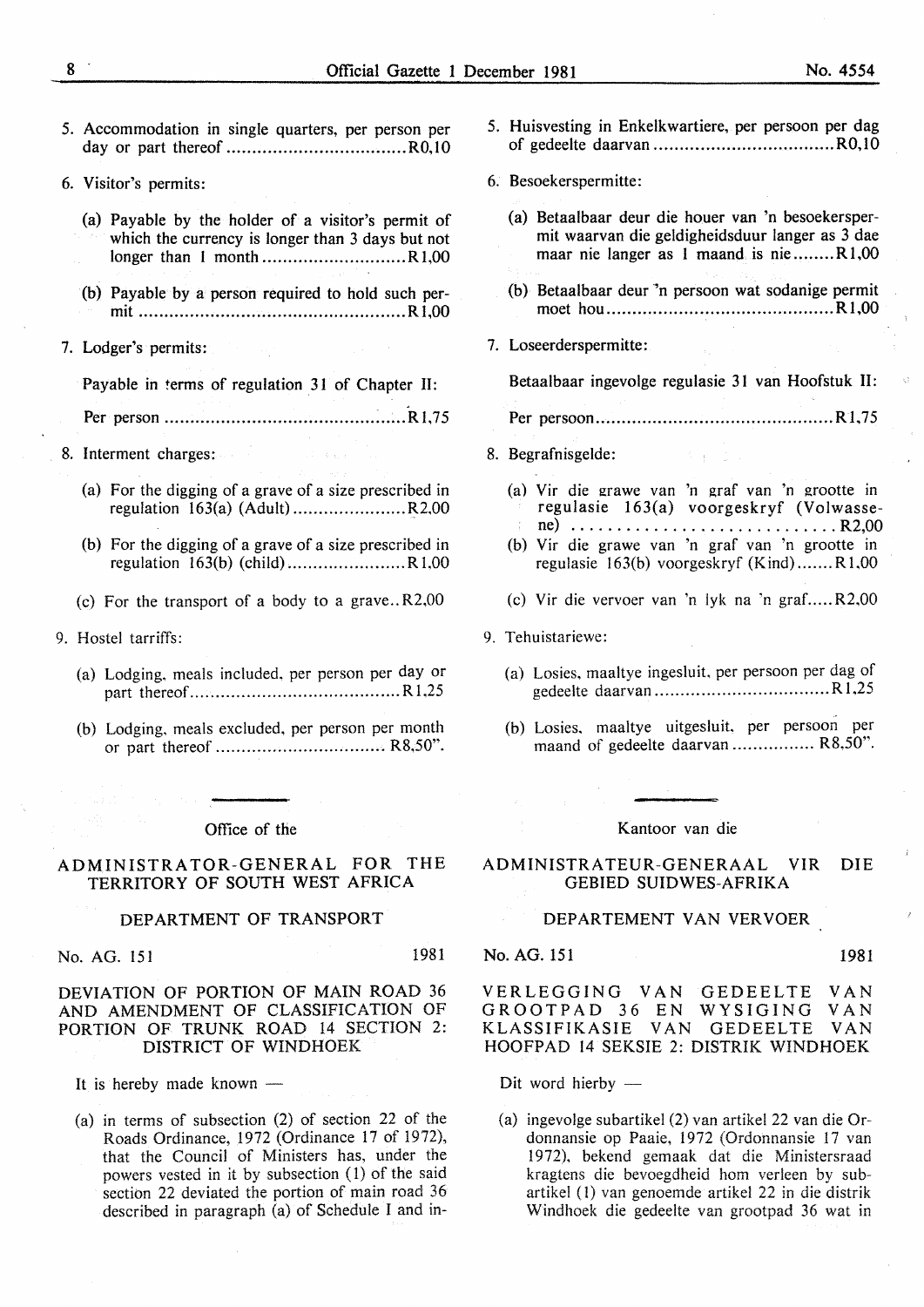dicated on sketch-map Pl099, to the route described in paragraph (b) of the said Schedule I and indicated on the said sketch-map;

(b) in terms of subsection  $(3)$  of section 23 of the said Ordinance that the Council of Ministers has, under paragraph (e) of subsection (1) of the said section 23 in the said district, amended the declaration of the road described in Government Notice 230 of 1978 and indicated on sketch-map Pl099. to be a trunk road (number 14 section 2), by declaring the portion of the said road described in Schedule II and indicated on the said sketch-map to be a main road (number 36).

The said sketch-map shall be open to inspection during normal office hours at the office of the Secretary for Transport, Windhoek.

#### SCHEDULE I

- (a) From a point (A on sketch-map P1099) on main road 36 on the farm Solitaire 412 generally south-south-eastwards across the said farm to a point (C on the said sketch-map) on main road 36 on the farm Abbabis 3 (approximately A-B-C on the said sketch-map).
- (b) From a point  $(C$  on the said sketch-map) on main road 36 on the farm Abbabis 3 generally north across the farms Abbabis 3 and Solitaire 412 to a point (H on the said sketch-map) on the lastmentioned farm; thence north-eastwards across the farm Solitaire 412 to a point (D on the said sketch-map) on trunk road 14 section 2 (approximately C-H-D on the said sketch-map).

#### SCHEDULE III

From a point (A on sketch-map Pl099) on trunk road 14 section 2 on the farm Solitaire 412 generally south-eastwards across the said farm to a point (D on the said sketch-map) on trunk road 14 section 2 (approximately A-C-D on the said sketch-map).

#### DEPARTMENT OF AGRICULTURE AND NATURE CONSERVATION

No. AG. 153 1981

#### REGULATIONS MADE UNDER THE MEAT INDUSTRY ACT, 1981 (ACT 12 OF 1981)

The Council of Ministers has, under section 24 of the Meat Industry Act, 1981 (Act 12 of 1981), made the regulations contained in the Schedule.

paragraaf (a) van Bylae I beskryf en op sketskaart P1099 aangetoon word verlê het na die roete wat in paragraaf (b) van genoemde Bylae I beskryf en op genoemde sketskaart aangetoon word;

(b) ingevolge subartikel (3) van artikel 23 van genoemde Ordonnansie bekend gemaak dat die Ministersraad kragtens paragraaf (e) van subartikel (I) van genoemde artikel 23 in genoemde distrik die verklaring tot hoofpad (nommer 14 seksie 2) van die pad wat in Goewermentskennisgewing 230 van 1978 beskryf en op sketskaart P1099 aangetoon word, gewysig het deur die gedeelte van bedoelde pad wat in Bylae II beskryf en op genoemde sketskaart aangetoon word tot grootpad (nommer 36) te verklaar.

Genoemde sketskaart is gedurende gewone kantoorure by die kantoor van die Sekretaris van Vervoer, Windhoek, ter insae beskikbaar.

#### BYLAE I

- (a) Van 'n punt (A op sketskaart Pl099) op grootpad 36 op die plaas Solitaire 412 algemeen suidsuidooswaarts oor genoemde plaas tot op 'n punt (C op genoemde sketskaart) op grootpad 36 op die plaas Abbabis 3 (by benadering A-B-C op genoemde sketskaart).
- (b) Van 'n punt (C op genoemde sketskaart) op grootpad 36 op die plaas Abbabis 3 algemeen noord oor die plase Abbabis 3 en Solitaire 412 tot op 'n punt (H op genoemde sketskaart) op laasgenoemde plaas; van daar noord-ooswaarts oor die plaas Solitaire 412 tot op 'n punt (D op genoemde sketskaart) op hoofpad 14 seksie 2 (by benadering C-H-D op genoemde sketskaart).

#### BYLAE II

Van 'n punt (A op sketskaart Pl099) op hoofpad 14 seksie 2 op die plaas Solitaire 412 algemeen suidooswaarts oor genoemde plaas tot op 'n punt (D op genoemde sketskaart) op hoofpad 14 seksie 2 (by benadering A-C-D op genoemde sketskaart).

#### DEPARTEMENT VAN LANDBOU EN NATUUR-BEWARING

No. AG. 153 1981

REGULASIES UITGEV AARDIG KRAGTENS DIE WET OP DIE VLEISBEDRYF, 1981 (WET 12 VAN 1981).

Die Ministersraad het kragtens artikel 24 van die Wet op die Vleisbedryf, 1981 (Wet 12 van 1981), die regulasies vervat in die Bylae uitgevaardig.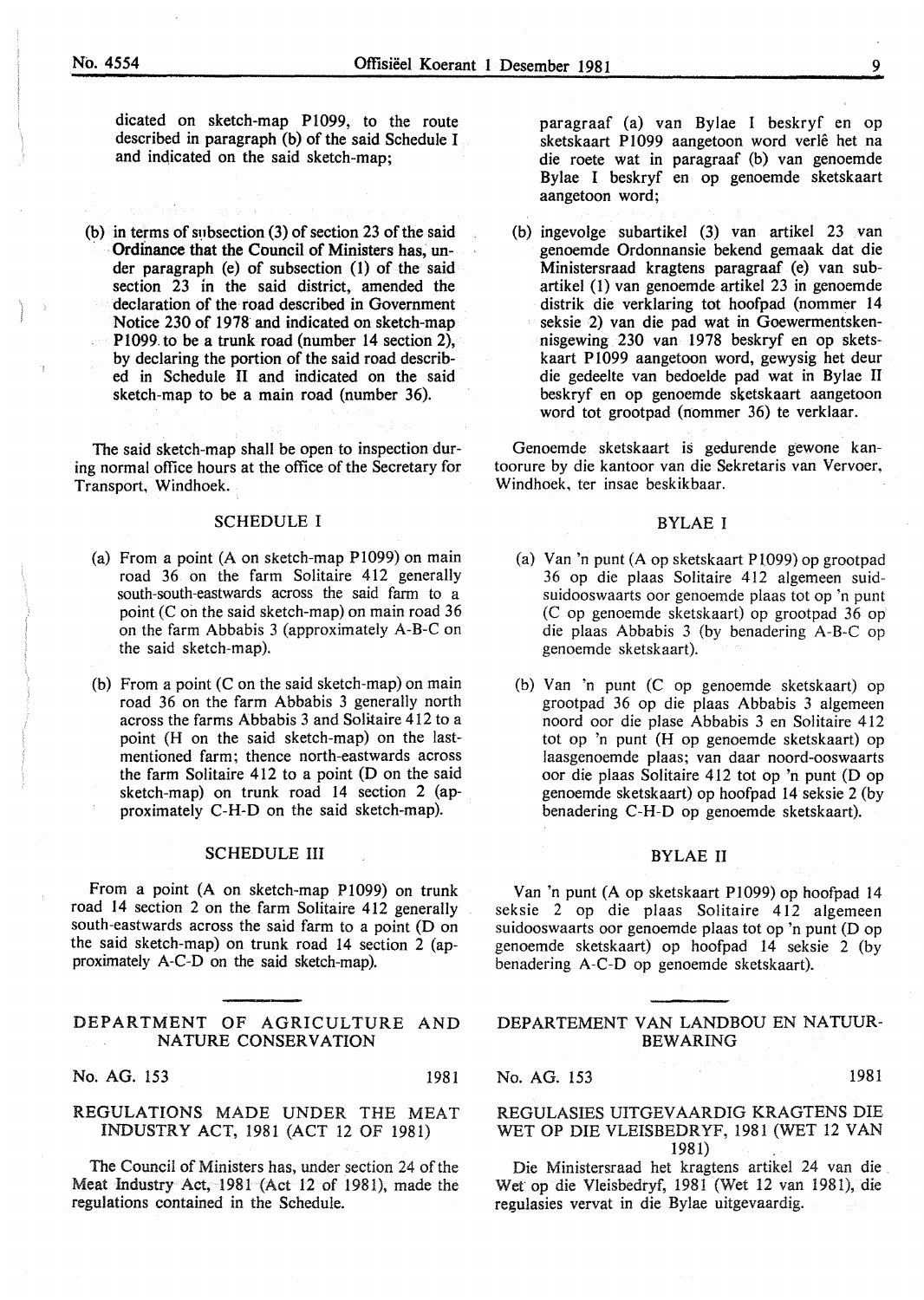#### SCHEDULE

### *Appeal against decision of board*

1. (1) Whenever any person appeals to the Council of Ministers against any decision of the board, he shall within ninety days after the board has advised him of the decision, lodge with the Council of Ministers a written notice of appeal and forward a copy thereof by registered post to the board.

(2) Within fourteen days after receipt of the said copy the board shall furnish written reasons for its decision to the Council of Ministers and by registered post to the appellant.

(3) If the appellant decides to proceed with his appeal, he shall, within twenty-one days after receipt of the said reasons, furnish his grounds of appeal to the Council of Ministers which shall proceed in accordance with the provisions of section 11 of the Meat Industry Act, 1981.

(4) If the Council of Ministers is satisfied that the provisions of subregulation (2) have not been complied with, it shall proceed as if the board has acquiesced in the setting aside of its decision.

#### *Payment of levies*

2. (1) Any levy imposed under section 17(1) of the Act aforesaid in respect of cattle, sheep, goats or pigs slaughtered or exported, shall, in respect of such livestock slaughtered or exported during any particular month, be paid to the board before the fifteenth day of the next succeeding month, by all persons slaughtering or exporting such livestock, except in the case of livestock which have been slaughtered, persons being *bona fide* farmers or natural persons, in as far they have slaughtered for own use.

(2) Every payment of any levy aforementioned shall be accompanied by a statement showing particulars of the livestock concerned and the dates of slaughtering or export.

NOTE: The postal address of the South West African Meat Board is as follows: P:o. Box 38, Windhoek, 9000

#### DEPARTMENT OF AGRICULTURE AND NATURE CONSERVATION

No. AG. 154 1981

#### LEVIES UNDER THE MEAT INDUSTRY ACT, . 1981 (ACT 12 OF 1981)

Under the powers conferred upon it by section 17 of the Meat Industry Act, 1981 (Act 12 of 1981), the

#### BYLAE

*Appel teen besluit van die raad* 

1. (1) Wanneer 'n persoon teen 'n besluit van die raad na die Ministersraad appelleer, verstrek hy binne negentig dae nadat die raad hom van die besluit in kennis gestel bet, 'n skriftelike kennisgewing van appel aan die Ministersraad en 'n afskrif daarvan per aangetekende pos aan die raad.

(2) Binne veertien dae na ontvangs van bedoelde afskrif verstrek die raad skriftelik aan die Ministersraad en per aangetekende pos aan die appellant die redes vir sy besluit.

(3) Indien die appellant besluit om met sy appel voort te gaan, verstrek hy skriftelik binne een-en-twintig dae na ontvangs van bedoelde redes die gronde waarop hy appelleer aan die Ministersraad wat ooreenkomstig die bepalings van artikel 11 van die Wet op die Vleisbedryf, 1981, optree.

(4) Indien die Ministersraad oortuig is dat die raad die bepalings van subregulasie (2) nie nagekom bet nie, tree hy op asof die raad toegestem bet dat sy besluit tersyde gestel word.

#### *Betaling van heffings*

2. (1) 'n Hefting kragtens artikel 17(1) van voormelde Wet opgelê ten opsigte van beeste, skape, bokke of varke wat geslag of uitgevoer word, word, ten opsigte van sodanige lewende hawe wat gedurende 'n bepaalde maand geslag of uitgevoer word, aan die raad betaal voor die vyftiende dag van die onmiddellik daaropvolgende maand, deur aile persone wat bedoelde lewende hawe geslag of uitgevoer het, behalwe in die geval van lewende hawe wat geslag is, persone wat *bona fide* boere of natuurlike persone is, vir sover bulle vir eie gebruik geslag bet.

(2) Elke betaling van 'n voormelde heffmg moet vergesel word van 'n staat waarin besonderhede van die betrokke lewende hawe aangegee word, asook die datums waarop dit geslag of uitgevoer is.

NOTA: Die posadres van die Suidwes-Afrikaanse Vleisraad is soos volg: Posbus 38, Windhoek, 9000.

DEPARTEMENT VAN LANDBOU EN NATUURBEWARING

No. AG. 154 1981

#### HEFFINGS KRAGTENS DIE WET OP DIE VLEISBEDRYF, 1981 (WET 12 VAN 1981)

Kragtens die bevoegdhede hom verleen by artikel 17 van die Wet op die Vleisbedryf, 1981 (Wet 12 van